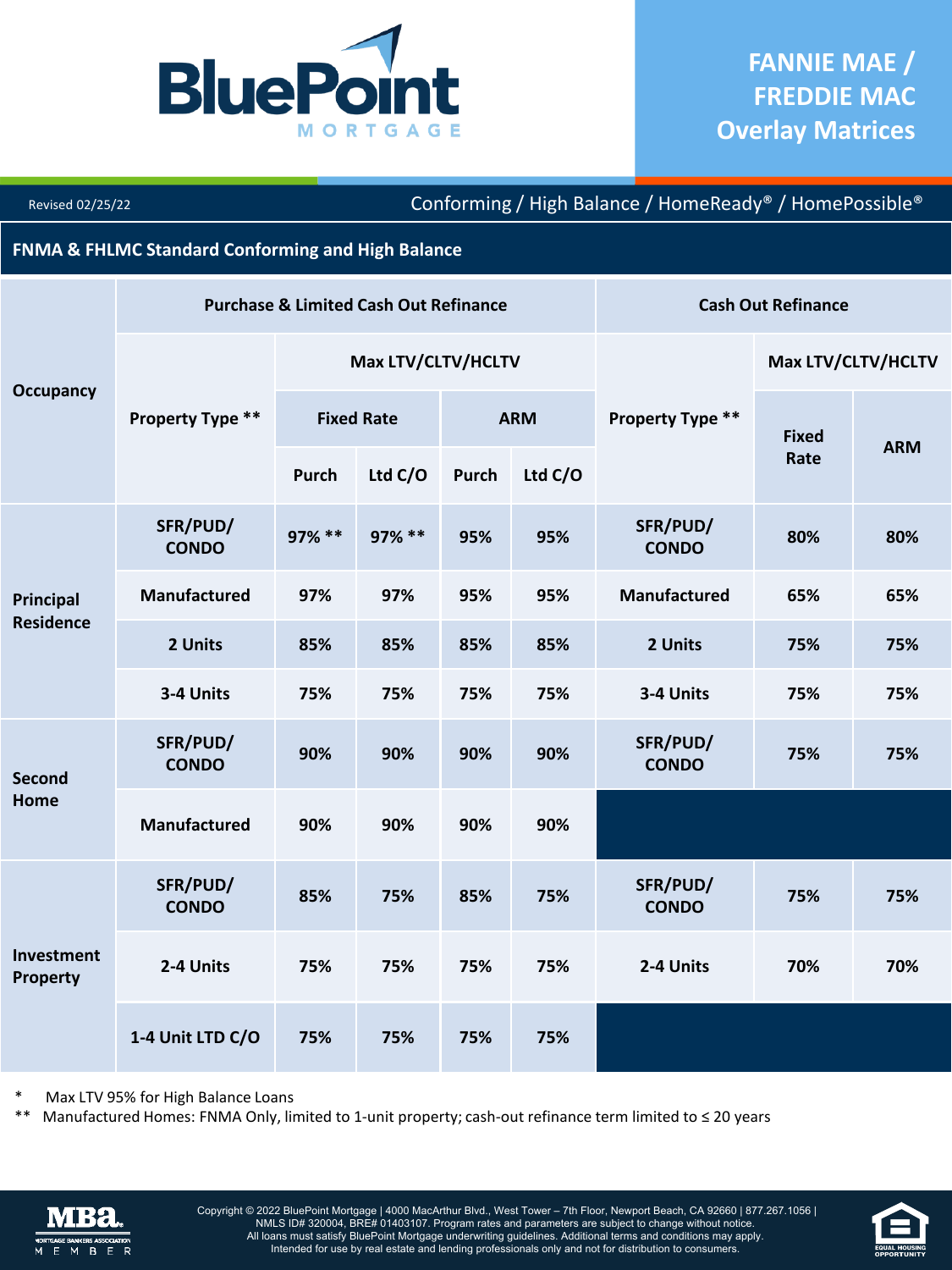

Revised 02/25/22

Conforming / High Balance / HomeReady® / HomePossible®

## **Fannie Mae HomeReady®**

|                                         | <b>Purchase</b>     |                    |                                    | <b>Limited Cash Out Refinance</b> |                             |             |
|-----------------------------------------|---------------------|--------------------|------------------------------------|-----------------------------------|-----------------------------|-------------|
| Occupancy &<br><b>Property Type</b>     | <b>Product</b>      | Max LTV/CLTV/HCLTV |                                    |                                   | Max LTV/CLTV/HCLTV          |             |
|                                         |                     | <b>Single Lien</b> | <b>With DPA</b><br>2 <sub>nd</sub> | Product                           | <b>Single Lien</b>          | With 2nd    |
| <b>Principal Residence</b>              | Conforming          | $95.01 - 97%$      | 97% / 105%                         | Conforming                        | $95.01 - 97\%$ <sup>†</sup> | 105% / 105% |
| SFR / PUD / CONDO                       | <b>High Balance</b> | 95%                | 95% / 105%                         | <b>High Balance</b>               | 95%                         | 95% / 95%   |
| <b>Principal Residence</b><br>2 Units   |                     | 85%                | N/A                                |                                   | 85%                         | N/A         |
| <b>Principal Residence</b><br>3-4 Units | Conforming          | 75%                | N/A                                | Conforming                        | 75%                         | N/A         |

† Loan must be currently owned by Fannie Mae.

## **Freddie Mac HomePossible®**

|                                                | <b>Purchase</b>            |                    |                                    | <b>No Cash Out Refinance</b> |                    |            |
|------------------------------------------------|----------------------------|--------------------|------------------------------------|------------------------------|--------------------|------------|
| <b>Occupancy &amp;</b><br><b>Property Type</b> | <b>Product</b>             | Max LTV/CLTV/HCLTV |                                    |                              | Max LTV/CLTV/HCLTV |            |
|                                                |                            | <b>Single Lien</b> | <b>With DPA</b><br>2 <sub>nd</sub> | <b>Product</b>               | <b>Single Lien</b> | With 2nd   |
| <b>Principal Residence</b>                     | Conforming                 | $95.01 - 97\%$     | 97% / 105%                         | Conforming                   | $95.01 - 97\%$ t   | 97% / 105% |
| SFR / PUD / CONDO                              | <b>Super</b><br>Conforming | 95%                | 95% / 105%                         | <b>Super</b><br>Conforming   | 95%                | 95% / 105% |
| <b>Principal Residence</b><br>2-4 Units        | Conforming                 | 95%                | N/A                                | Conforming                   | 95%                | N/A        |

[Freddie Mac Home Possible Product Page](https://sf.freddiemac.com/content/_assets/resources/pdf/fact-sheet/home_possible_factsheet.pdf); overlays on subsequent pages apply.



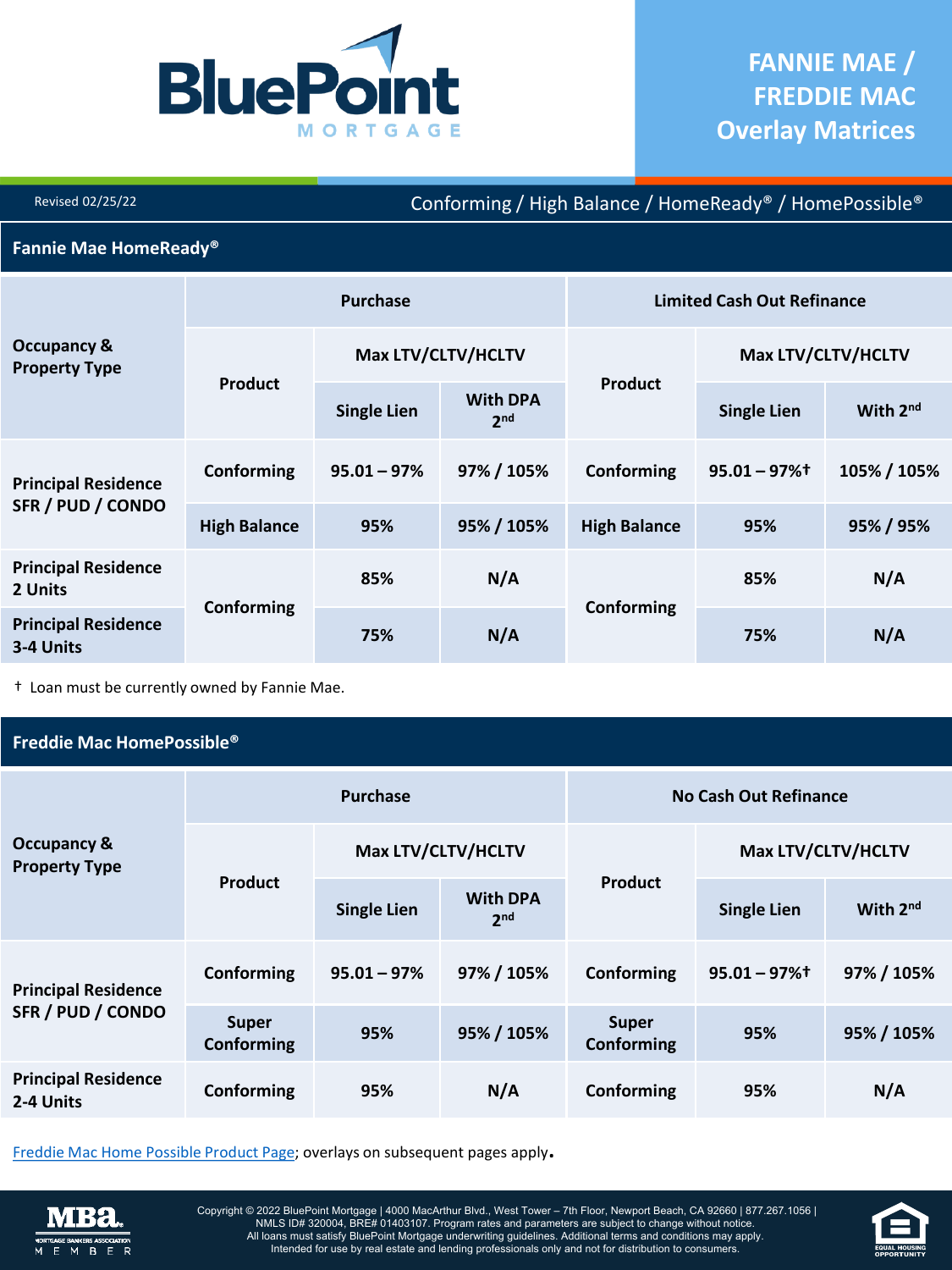

Revised 02/25/22

Conforming / High Balance / HomeReady® / HomePossible®

## **2022 [Conforming Loan Limits](https://singlefamily.fanniemae.com/originating-underwriting/loan-limits) (1-4 Units)**

| <b>Units</b>   | <b>General Limits</b> | <b>High Cost Limits</b> | AK, GUAM, HI,<br><b>U.S. Virgin Islands</b> |
|----------------|-----------------------|-------------------------|---------------------------------------------|
| 1              | \$647,200             | \$970,800               | \$970,800                                   |
| $\overline{2}$ | \$828,700             | \$1,243,050             | \$1,243,050                                 |
| 3              | \$1,001,650           | \$1,502,475             | \$1,502,475                                 |
| 4              | \$1,244,850           | \$1,867,275             | \$1,867,275                                 |



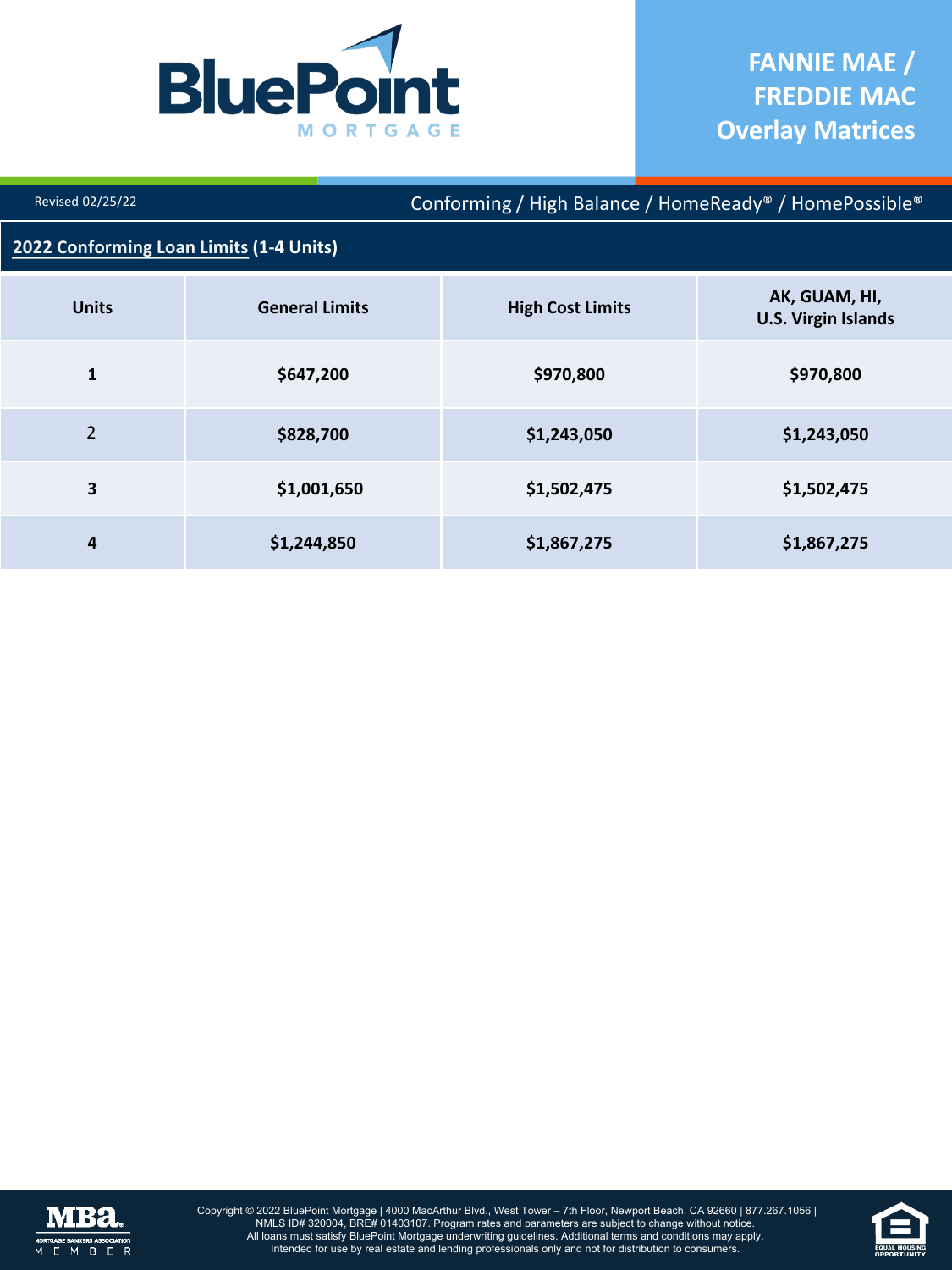

| Revised 02/25/22           | Conforming / High Balance / HomeReady® / HomePossible®                                                                                                                                                                                                                                                                                                                                                                                                                                                                                                                                       |             |              |  |  |
|----------------------------|----------------------------------------------------------------------------------------------------------------------------------------------------------------------------------------------------------------------------------------------------------------------------------------------------------------------------------------------------------------------------------------------------------------------------------------------------------------------------------------------------------------------------------------------------------------------------------------------|-------------|--------------|--|--|
| <b>Topic</b>               | <b>Overlay</b>                                                                                                                                                                                                                                                                                                                                                                                                                                                                                                                                                                               | <b>FNMA</b> | <b>FHLMC</b> |  |  |
| <b>Basic Guidelines</b>    | Overlays in this matrix apply to FNMA (Fannie Mae) and<br>FHLMC (Freddie Mac) conforming guidelines. Refer to FNMA<br>Selling Guide or FHLMC Single Family Seller/Servicer Guide<br>and their eligibility matrices for additional guidance.<br>Information in this matrix is subject to change without notice.                                                                                                                                                                                                                                                                               |             |              |  |  |
| <b>Amended Tax Returns</b> | Accepted for the following amendment reasons:<br>• Amended for clerical items only (i.e. modifying a prior ITIN<br>number to a newly issued SSN)<br>Amended for income-related items, under the following<br>conditions:<br>• Amended at least thirty (30) days before mortgage<br>application taken<br>• Amendment shows on transcripts (stamped returns<br>not acceptable)<br>Documentation supplied to support the increase,<br>including but not limited to:<br>• 1099 or W2 showing missed/updated income<br>Canceled Checks or Bank Statements showing<br>missed/updated rental income |             |              |  |  |
| Assets                     | Bank Statements must show account activity for a full two<br>$\bullet$<br>(2) month period.<br>Internet Statements, obtained from financial institution's<br>$\bullet$<br>website, must contain same information found on a<br>standard bank statement.<br>VOD as stand-alone document not permitted unless<br>obtained from a Third-Party Vendor.                                                                                                                                                                                                                                           |             |              |  |  |
| Condominiums               | FHLMC Condo Project Advisor not allowed.<br>FNMA PERS Approved condos are eligible<br>Leasehold not permitted.<br>Minimum square footage: 600 Sq Ft                                                                                                                                                                                                                                                                                                                                                                                                                                          |             |              |  |  |
| Credit                     | All borrowers must have at least one (1) valid credit score to<br>be eligible for an 'Approved' recommendation (by DU or LPA).<br>Extenuating circumstances are not allowed for Bankruptcy<br>or Foreclosure.                                                                                                                                                                                                                                                                                                                                                                                |             |              |  |  |
| EMBE                       | Copyright © 2022 BluePoint Mortgage   4000 MacArthur Blvd., West Tower – 7th Floor, Newport Beach, CA 92660   877.267.1056  <br>NMLS ID# 320004, BRE# 01403107. Program rates and parameters are subject to change without notice.<br>All loans must satisfy BluePoint Mortgage underwriting guidelines. Additional terms and conditions may apply.<br>Intended for use by real estate and lending professionals only and not for distribution to consumers.                                                                                                                                 |             |              |  |  |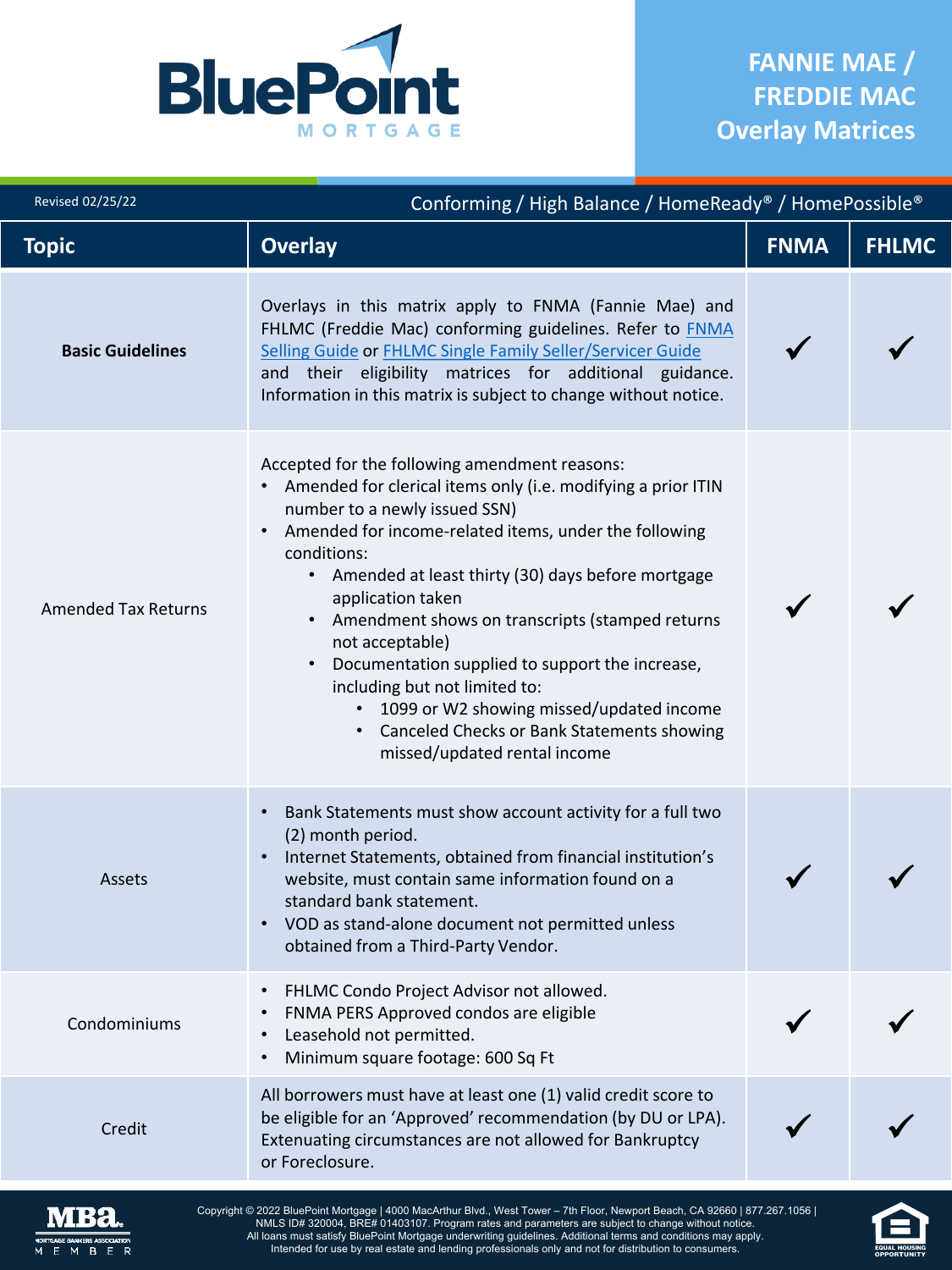

| Revised 02/25/22                     | Conforming / High Balance / HomeReady® / HomePossible®                                                                                                                                                                                                                                                   |             |              |  |  |  |
|--------------------------------------|----------------------------------------------------------------------------------------------------------------------------------------------------------------------------------------------------------------------------------------------------------------------------------------------------------|-------------|--------------|--|--|--|
| <b>Topic</b>                         | <b>Overlay</b>                                                                                                                                                                                                                                                                                           | <b>FNMA</b> | <b>FHLMC</b> |  |  |  |
| Electronic<br>Signatures/eSigning    | eSigning is allowed for most documents.<br>eSigning is not allowed for:<br><b>Note</b><br>Note Rider(s)<br>Notice of Right to Cancel<br><b>Security Instrument</b><br>Security Instrument Rider(s)                                                                                                       |             |              |  |  |  |
| <b>Family Owned Business</b>         | Two years tax returns are required regardless of AUS (DU or<br>LPA) recommendation.                                                                                                                                                                                                                      |             |              |  |  |  |
| <b>Hazard Insurance</b>              | Replacement Cost Estimator is required on all files to ensure<br>sufficient coverage is documented.                                                                                                                                                                                                      |             |              |  |  |  |
| Ineligible Programs -<br><b>FNMA</b> | <b>Community Land Trusts</b><br>High-LTV Refinance<br>HomePath <sup>®</sup> , HomeStyle <sup>®</sup><br>HomeReady® with Reduced Mortgage Insurance Option<br><b>Land Trusts</b><br><b>Native American Lands</b><br>$\bullet$<br>PACE/HERO is eligible if paid in full                                    |             |              |  |  |  |
| Ineligible Programs-<br><b>FHLMC</b> | A-Risk Grad<br><b>Enhanced Relief Refinance</b><br>HomeOne® Program<br>HomePossible® ARMs and Manual Underwrites<br>HomePossible® Reduced Mortgage Insurance Option<br><b>Manufactured Homes</b><br><b>Native American Lands</b><br>PACE/HERO is eligible if paid in full<br><b>Renovation Mortgages</b> |             |              |  |  |  |
| Ineligible Properties                | Co-Ops<br>Indian Leased Land<br>Property Flip of Non-Arm's Length Transaction                                                                                                                                                                                                                            |             |              |  |  |  |



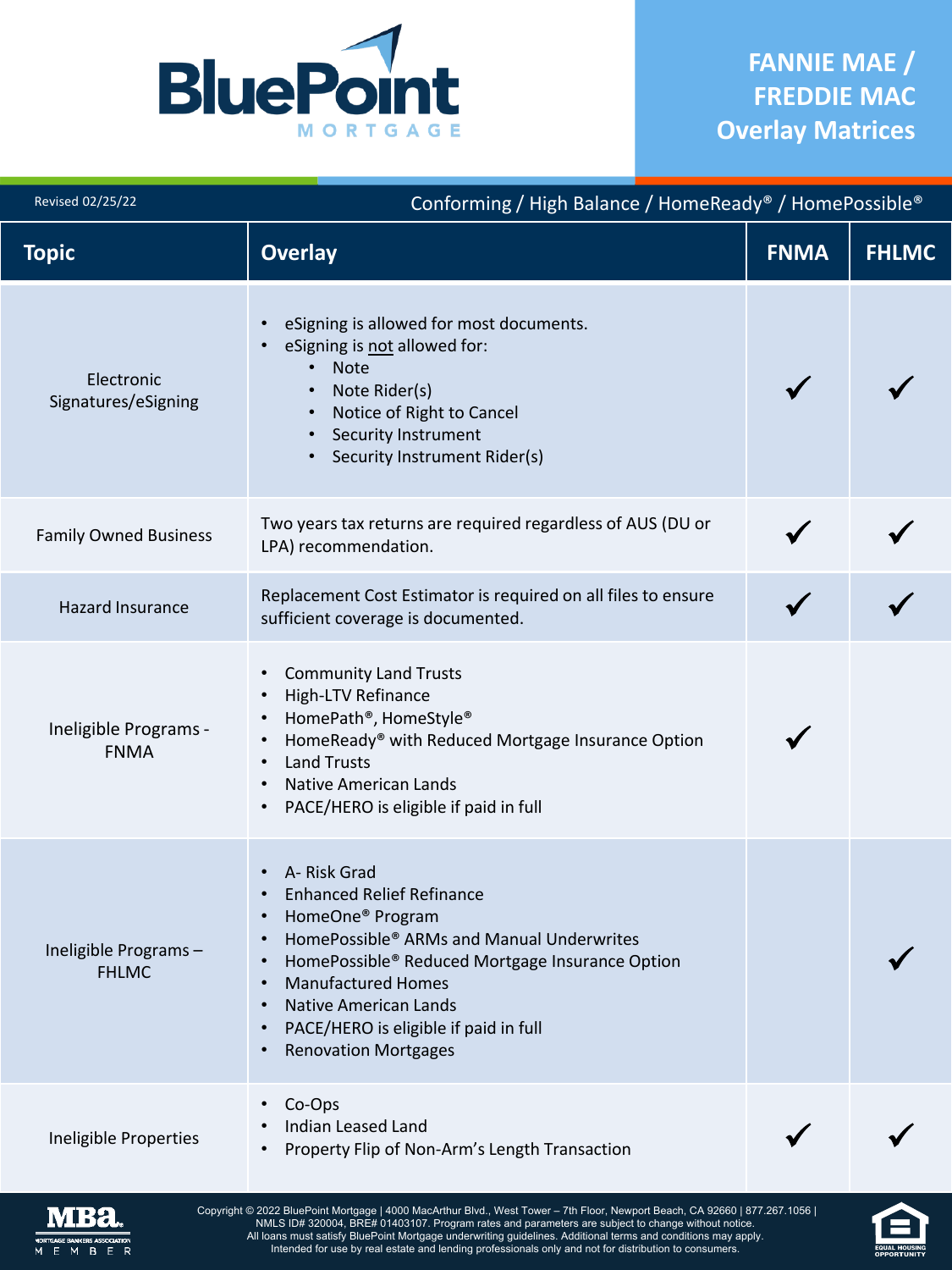

EQUAL HOUSING

| Revised 02/25/22                        | Conforming / High Balance / HomeReady® / HomePossible®                                                                                                                                                                                                                                                                                                                                                                                                                                                                                                                                             |             |              |  |  |
|-----------------------------------------|----------------------------------------------------------------------------------------------------------------------------------------------------------------------------------------------------------------------------------------------------------------------------------------------------------------------------------------------------------------------------------------------------------------------------------------------------------------------------------------------------------------------------------------------------------------------------------------------------|-------------|--------------|--|--|
| <b>Topic</b>                            | <b>Overlay</b>                                                                                                                                                                                                                                                                                                                                                                                                                                                                                                                                                                                     | <b>FNMA</b> | <b>FHLMC</b> |  |  |
| Minimum Loan Amount                     | \$75,000                                                                                                                                                                                                                                                                                                                                                                                                                                                                                                                                                                                           |             |              |  |  |
| Mortgage Credit<br>Certificate (MCC)    | Not permitted                                                                                                                                                                                                                                                                                                                                                                                                                                                                                                                                                                                      |             |              |  |  |
| Mortgage Insurance (MI):<br>Reduced     | Reduced MI coverage amounts provided by agency AUS<br>decision or standard guidelines are ineligible.                                                                                                                                                                                                                                                                                                                                                                                                                                                                                              |             |              |  |  |
| Multiple Loans to<br>One Borrower       | BPM allows up to eight (8) loans for one borrower,<br>$\bullet$<br>including the subject property, or a total of \$2M in<br>financing, whichever is less.<br>Maximum of 20% ownership concentration in any one<br>project or subdivision.                                                                                                                                                                                                                                                                                                                                                          |             |              |  |  |
| Non-Arm's Length<br>Transaction         | Property Inspection Waiver (PIW) is not allowed.                                                                                                                                                                                                                                                                                                                                                                                                                                                                                                                                                   |             |              |  |  |
| Non-Permanent<br><b>Resident Aliens</b> | These borrowers accepted under the following conditions:<br>• Acceptable Visa evidence (such as E-1, H-1B, H-2B, H-3, L-<br>1G Series, O-1) provided<br>Borrower eligible to work in the U.S., as evidenced by EAD<br>issued by the USCIS<br>Borrower has valid Social Security Number (SSN)<br>Borrower satisfies the same requirements, terms, and<br>$\bullet$<br>conditions as those for U.S. citizen<br>DACA: With Category C33 work status under deferred<br>$\bullet$<br>action, DACA borrowers eligible FNMA only<br>Diplomatic Immunity: Borrowers with Diplomatic Immunity<br>ineligible |             |              |  |  |
| Power of Attorney (POA)                 | A POA may not be eSigned and must be specific to the transaction.<br>POA is not eligible for cash-out.                                                                                                                                                                                                                                                                                                                                                                                                                                                                                             |             |              |  |  |
| Property Inspection<br>Waiver (PIW)     | Not allowed with Non-Arm's Length Transactions.                                                                                                                                                                                                                                                                                                                                                                                                                                                                                                                                                    |             |              |  |  |
| Social Security Number (SSN)            | All borrowers must have a valid SSN.                                                                                                                                                                                                                                                                                                                                                                                                                                                                                                                                                               |             |              |  |  |
| <b>Tax Transcripts</b>                  | Required when tax returns are used to qualify borrower<br>income                                                                                                                                                                                                                                                                                                                                                                                                                                                                                                                                   |             |              |  |  |
|                                         | Copyright © 2022 BluePoint Mortgage   4000 MacArthur Blvd., West Tower - 7th Floor, Newport Beach, CA 92660   877.267.1056  <br>NMLS ID# 320004, BRE# 01403107. Program rates and parameters are subject to change without notice.<br>All loans must satisfy BluePoint Mortgage underwriting guidelines. Additional terms and conditions may apply.                                                                                                                                                                                                                                                |             |              |  |  |

Intended for use by real estate and lending professionals only and not for distribution to consumers.

MORTGAGE BANKERS ASSOCIATION<br>M E M B E R